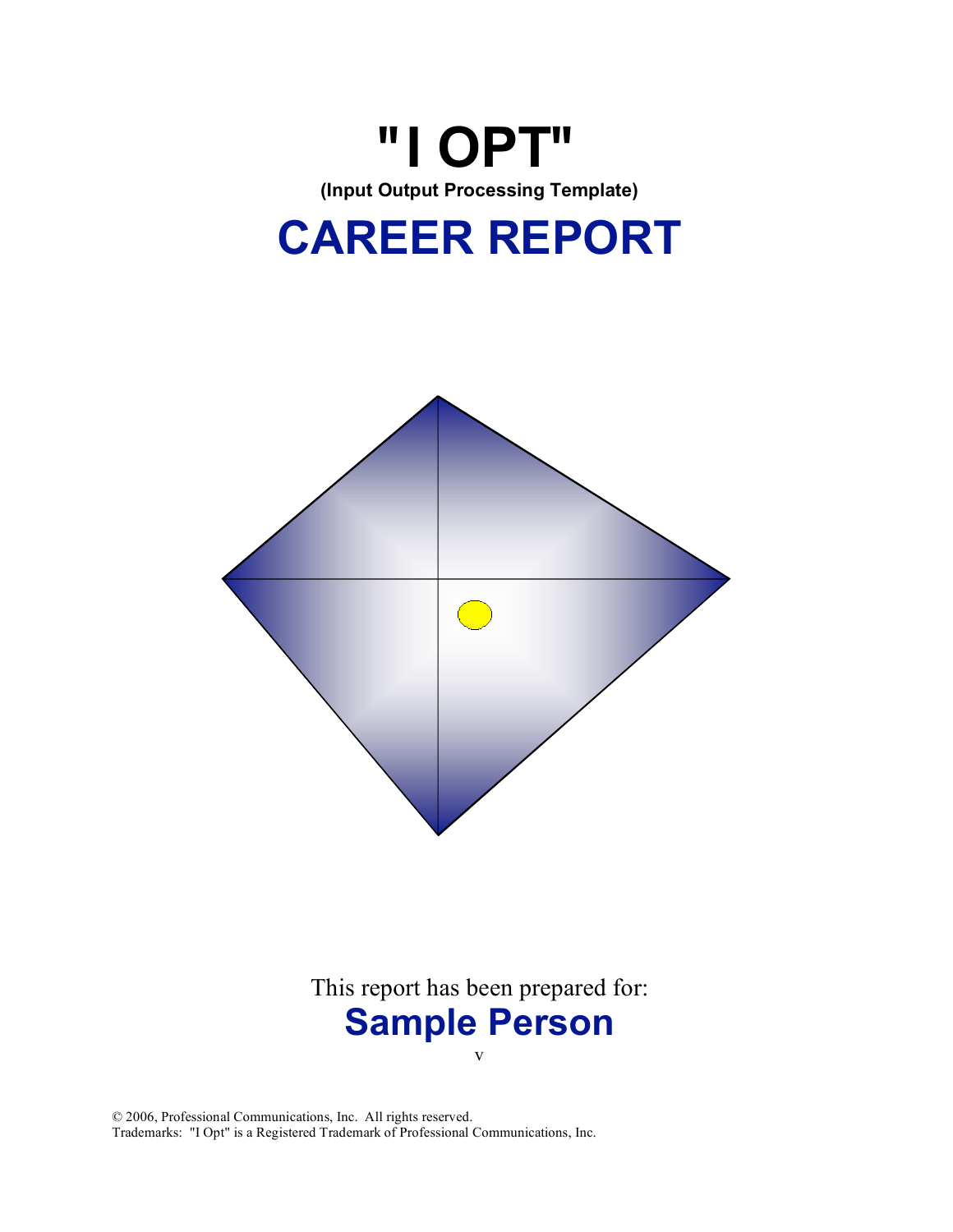

Prepared for: **Sample Person** Date Prepared: 7/13/2009

Thank you for completing the "I Opt" Survey. Your answers indicate that you scored highest in the "Logical Processor" style (disciplined action). You are likely to couple this posture with analysis as well a willingness to act expediently if needed. This strategy governs the kind of information you have available to conduct life. Paying attention to one thing rather than another means that you are likely to be better in some areas than in others. This report gives you a quick overview of the career relevant factors that usually accompany your preferred posture.

The way you process information is chosen because it is what works for you. You can change it. You are not locked into the characteristics covered in this report. You can "be" anything that you want to be. However, change is not easy. Also, your current strategy gives you some "natural" advantages in particular areas. This report assumes that you want to make best use of the way you like to do things now.

This report is a "snapshot." It does not try to be exhaustive. It also does not outline every aspect of the qualities and tendencies that it cites. "I Opt" has other tools targeted toward more in-depth reviews. This report is only intended to catalyze your thinking in a way you can use to advance your career.

The items covered in this report do **NOT** reflect nor predict your ability or suitability for a job or activity. ALL relevant input such as actual experience, interests, abilities and skills must be considered for that type of evaluation. However, this report can serve as a useful guide to things that you may want to consider in that evaluation.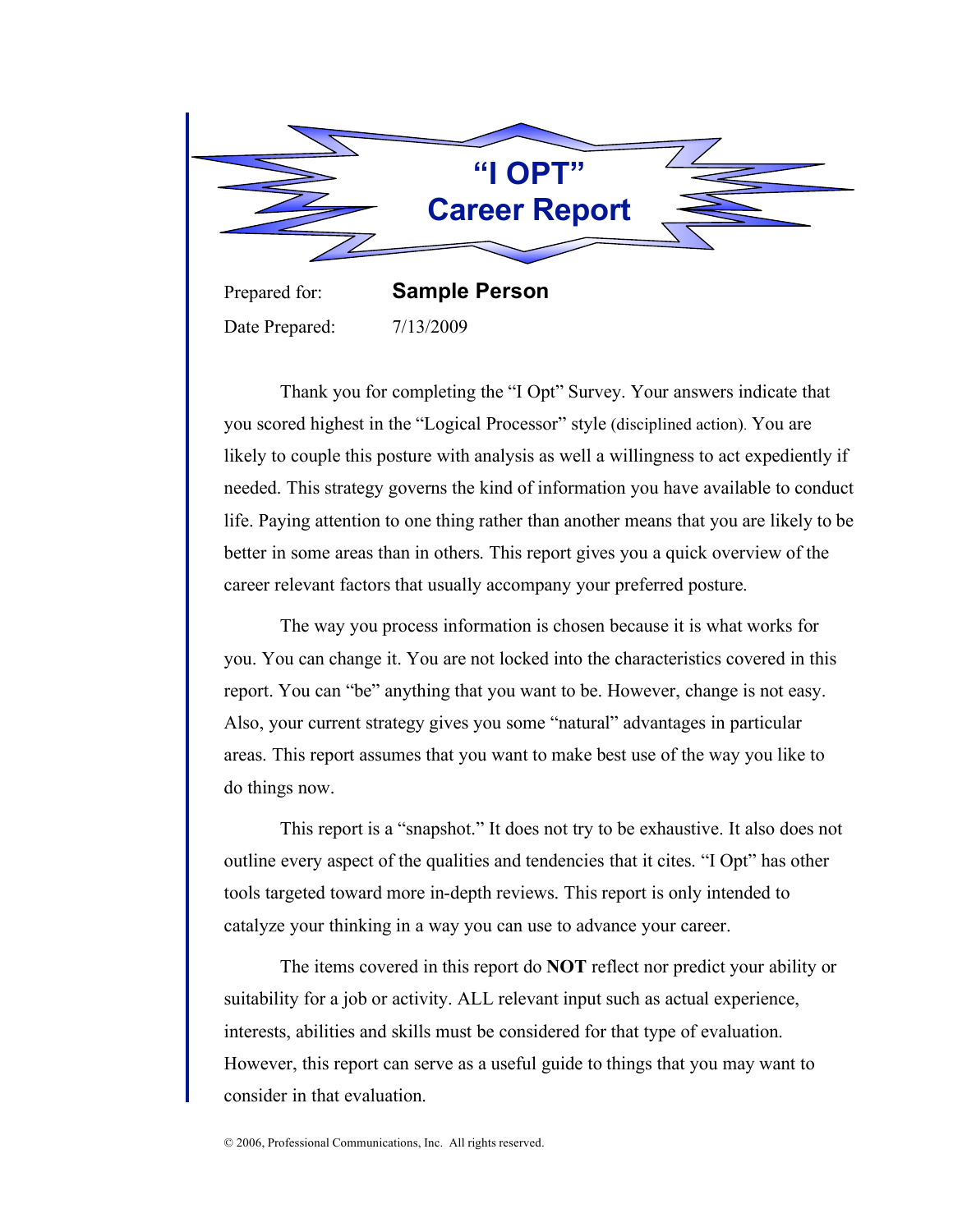### **SOME MAJOR STRENGTHS**

Your choice of processing information in a particular way automatically creates advantages or strengths that you are likely to display in conducting your life. These capacities include:

**Results** orientation is likely to be strong. You focus on task completion and get satisfaction from seeing results. This quality is of most value in positions involving tangible outcomes (versus study, advise, etc.).

**Certainty** is important but not compelling. You can devote considerable effort to assuring a desired result. However, you can use expeditious means if required by a situation. This posture is of value in situations where quality is important but "getting it done" matters more.

**Focus** is likely to be strong but flexible. You can center your attention for long periods but can tolerate interruptions. Demanding situations where quality is important but action also counts will find this quality of most value.

**Insight** will probably allow you to see deeply into operational and conceptual issues. This is of most value in areas where efficiency matters and where small errors can have serious consequences.

**Breadth** involves the range of issues you can successfully address. This is likely to be broad. Areas which have expansive (rather than narrow) boundaries are likely to find this quality of value.

**Controlled intensity** is likely to typify your posture. You can adopt an intense posture that lends a vitality to your image. However, this is unlikely to get out of hand. Areas that are intermittently dynamic will value this quality.

**Creativity** is likely to be evident in your approach. You probably see it as a tool to be used in combination with your other capabilities. This posture will be of most value in positions where multiple interests must be balanced.

**Discipline** is likely to be valued in your approach to work. A methodical, careful approach that assures both certainty and quality is preferred. You are likely to prosper in a well-directed and orderly work environment.

**Self-control** is likely to be in evidence. You seldom let emotional responses carry you beyond the boundaries of discretion. Positions demanding an output uninfluenced by emotions or inconclusive/incomplete evidence would find this quality of high value.

**Versatility** involves the capacity to do many things competently. While you favor a particular strategy, you have a capacity in the others. This flexibility is of highest value in positions whose demands can vary widely.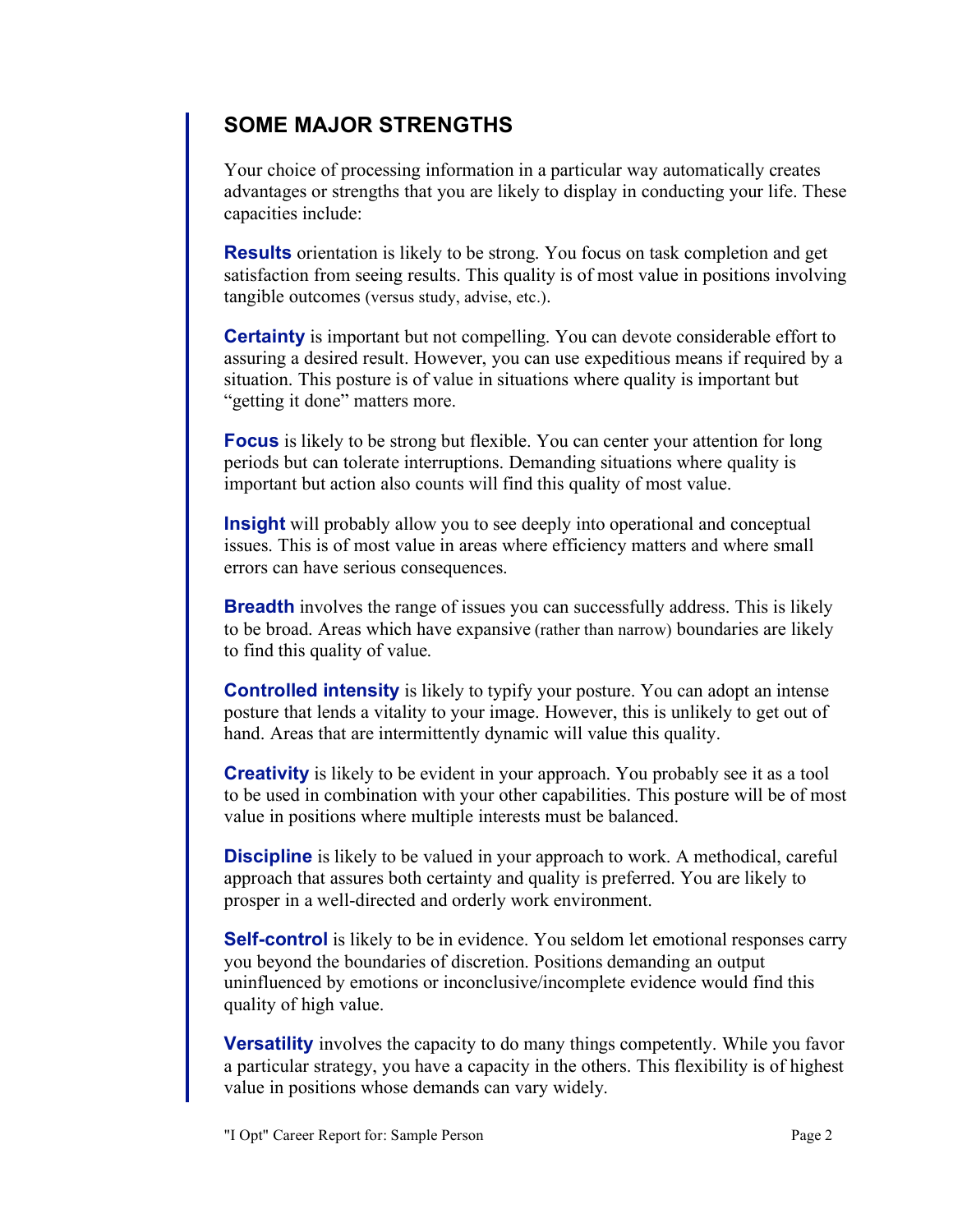### **FAVORABLE CAREER POSITIONS**

Your approach tends to prosper in demanding but stable areas. Within these areas you are likely to find the best match in positions that have:

**Bounded Variety** You enjoy variety but probably not chaos. Situations that offer a controlled variety of challenges within a rational and organized framework should be favored. This condition allows you to elect the appropriate method of addressing an issue and execute it with precision.

**Clear Goals** You have a capacity in multiple directions. In any situation you are likely to see many different opportunities. Positions that offer clear goals will help you focus and this will increase the level of success you will enjoy.

**Broad Spectrum** You are likely to be of most value in positions that offer a range of different kinds of opportunities. You should probably try to avoid areas were success is measured against a narrow band of criteria. You bring more value in breadth rather than in depth.

**Challenge** Simple, repetitive tasks are likely to quickly bore your even if they are highly rewarded. Your strategy needs stimulation—either intellectual or operational (a variety of things to do). Narrow jobs are likely to be frustrating.

**Environmental Consistency** This concerns the reliability and uniformity of the work environment over time. Your approach works best where you can anticipate conditions. This allows you to develop strategies to resolve issues effectively and efficiently. The demands can vary, but you want an ability to exercise a degree of control on how they are to be met.

## **CAREER EXPOSURES**

Every profile carries exposures. These can be managed or avoided if you are aware of them. In your case, your likely exposures are:

**Risk** You can and will take risks. However, your overall tendency is to minimize the exposure. This may give you a bit of an overly cautious image. Cultivating a somewhat more adventurous image by selective risk-taking may open up opportunities that favor a higher risk profile.

**Passion** You have a tendency to suppress your emotions and rely on your rational abilities to "carry the day." You may want to consider giving your emotions more of a play. People can judge sincerity and conviction based on displays of feelings and passion. This could be worth some experimentation.

**Over Investment** You tend to study, assess and plan before you move on new items. There is a probability that you will invest a bit more in these activities than the gain you will get from a perfect versus adequate result. Over investing can lower the volume of your work output and influence your career.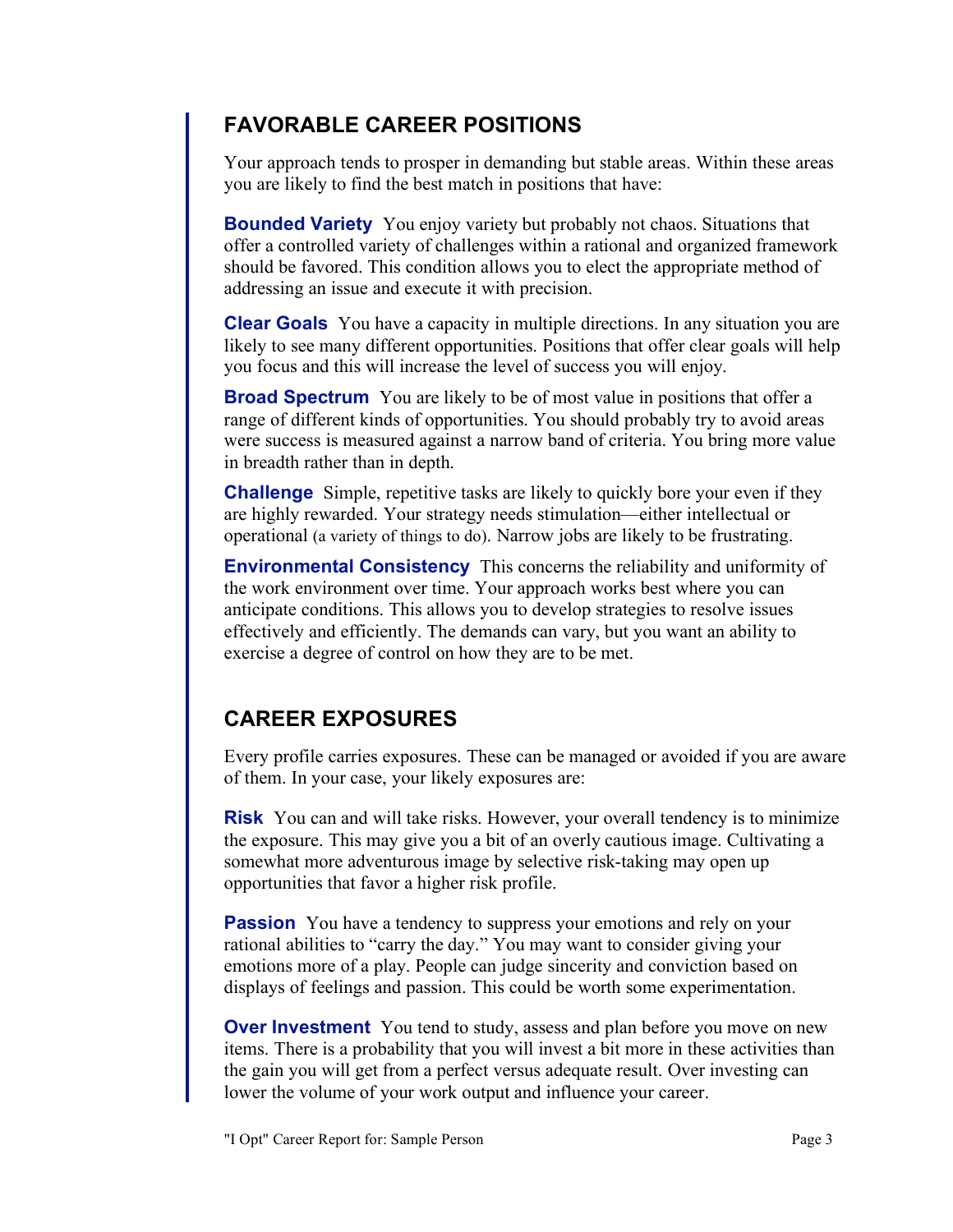### **CAREER NAVIGATION**

Part of your success in a career will be how you deploy your profile. Among the characteristics you may want to remain sensitive to are:

**Conviction** You can see things in multiple dimensions and can be too "understanding" of the positions of others. This can make you seem a bit indecisive. Adopting a more stringent posture on matters in which you are confident can help overcome this exposure.

**Skepticism** This is a doubting or questioning attitude. While not excessive, you tend to take a critical view. This is valuable in some situations and a handicap in others. Applying your critical posture too vigorously can make you appear a bit of a pessimist. You may want to temper any criticism with a complement. This will enhance the reasonableness of your position.

**Continuous Improvement** This involves refining methods already in existence. Your insight, ideas and focus on efficiency will probably make this an area in which you will excel. However, you may be a bit overly cautious in making these initiatives visible and a bit restrained in implementing them. A more aggressive posture in this area could serve your career interests.

**Caution** You can and will "take a chance." However, you are probably a bit conservative in your choice of situations in which to apply this capacity. You may want to adopt a "what's the worse that can happen" strategy. Minor downside consequences could be your signal to act aggressively.

**Expertise** The price of broad range capabilities is a lessening of depth. Focusing broadly reduces the time available to devote to any particular approach and thus limits expertise. Seeking positions that benefit from breadth rather than depth is well advised.

### **YOUR "FIT" WITH GROUPS**

It is likely that you will "fit" with most groups with whom you will work in your career. Your natural tendency is to assume a reserved and composed posture. This in combination with the variety of different postures you can assume can cause your unique contributions to "melt" into the group and be somewhat masked.

You might consider developing a strategy that causes the group to take note of you. For example, you might want to adopt a more committed posture toward one or another of the options offered to resolve an issue. Adopting a forceful and narrowly directed stance will be a bit "out of the norm." If done periodically, it would cause group members to take more note of your position.

Increased notice can cast you in a more positive light as well as highlighting the various contributions that you are likely to make.

"I Opt" Career Report for: Sample Person Page 4